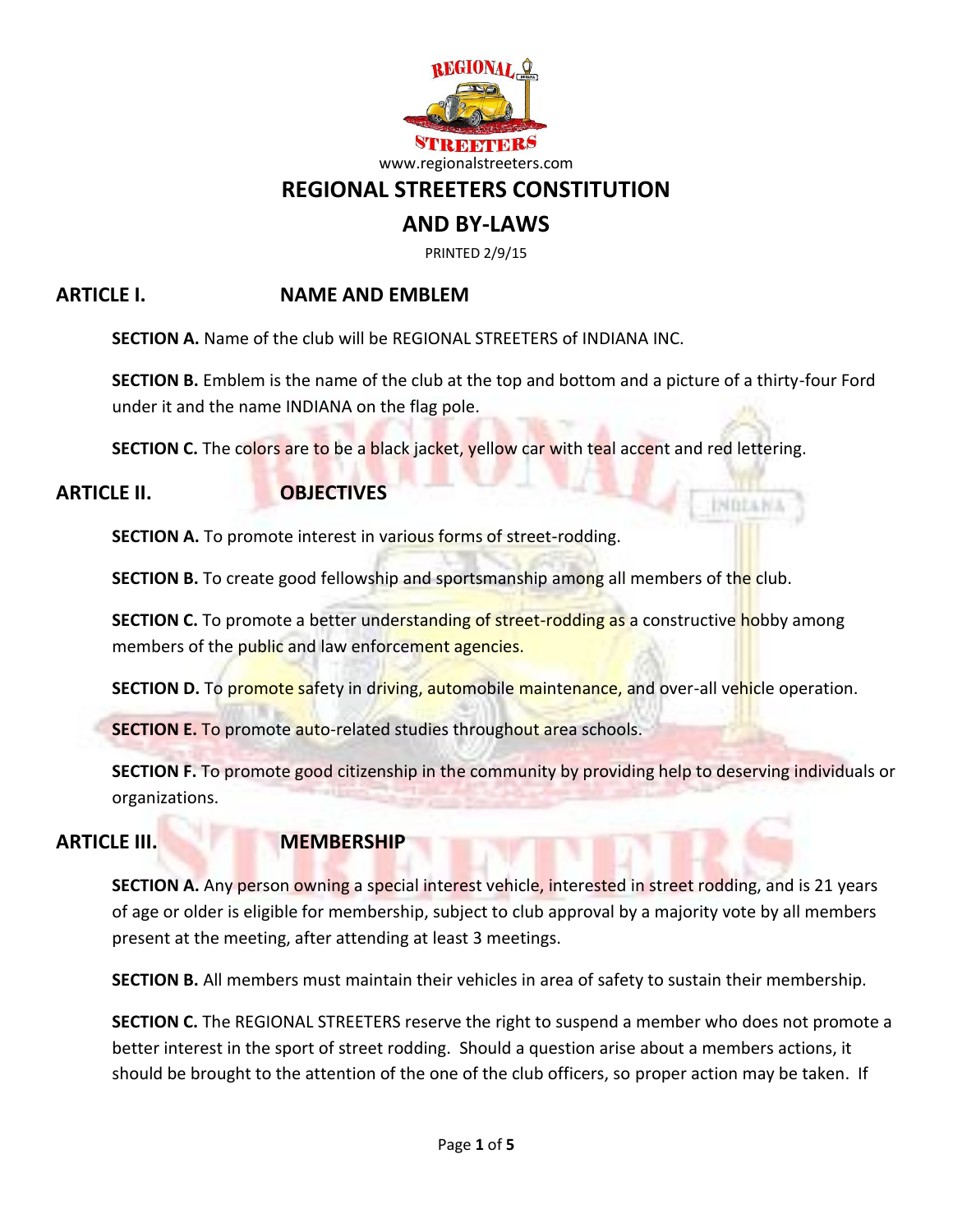the officers and executive board feel it necessary, it then will be brought before full membership for final action and that member can be voted in or out by a simple majority vote of members present.

**SECTION D.** All members must attend 4 business meetings per year Sept. 1 to Sept. 1.

**SECTION E.** All members must work car show and provide 2 door prizes for the car show.

## **ARTICLE IV. FEES AND DUES**

**SECTION A.** Dues for the members of the club are \$2.00 per month, payable annually by September 1<sup>st</sup>

**SECTION B.** All dues must be paid in full by the first business meeting in November, if not name will be removed from the roster.

**SECTION C.** New membership dues will be due and payable the month a person becomes a member.

**SECTION D.** Members that resign their membership or suspend membership, will not receive a refund **INDIANA** of their dues.

**SECTION E.** Financial hardships will be considered by the officers and the board of directors as needed.

**SECTION F.** Club officers President, Vice-President, Treasurer, Car Show Chairman, Scholarship Chairman, Sergeant-at-Arms, and the Board of Directors, Shall be exempt from dues.

### **ARTICLE V. OFFICERS**

**SECTION A.** The elected officers of the club will be President, Vice-President, Secretary, Treasurer, Car Show Chairman, Scholarship Chairman, Sergeant-at-Arms, and the Board of Directors.

**SECTION B.** Election: All nominees for officers must be active members in good standing. All officers must remain in good standing throughout the duration of their term.

**SECTION C.** All officers are elected for a period of one year, with exception of the Board of Directors whose terms shall be 3 years. Terms start the first meeting in September, and will last until the last meeting in August.

**SECTION D.** The last meeting in August will be the election night where upon the newly elected officers will begin their term the first meeting in September.

**SECTION E.** All nominations will be taken from the floor an all voting will be done by secret ballot.

**SECTION F.** Elected officers will be decided by majority vote by all members in good standing present at the election night meeting.

**SECTION G.** The elected committees will be the Cruise and Public-Relations.

### **ARTICLE VI. DUTIES OF THE OFFICERS**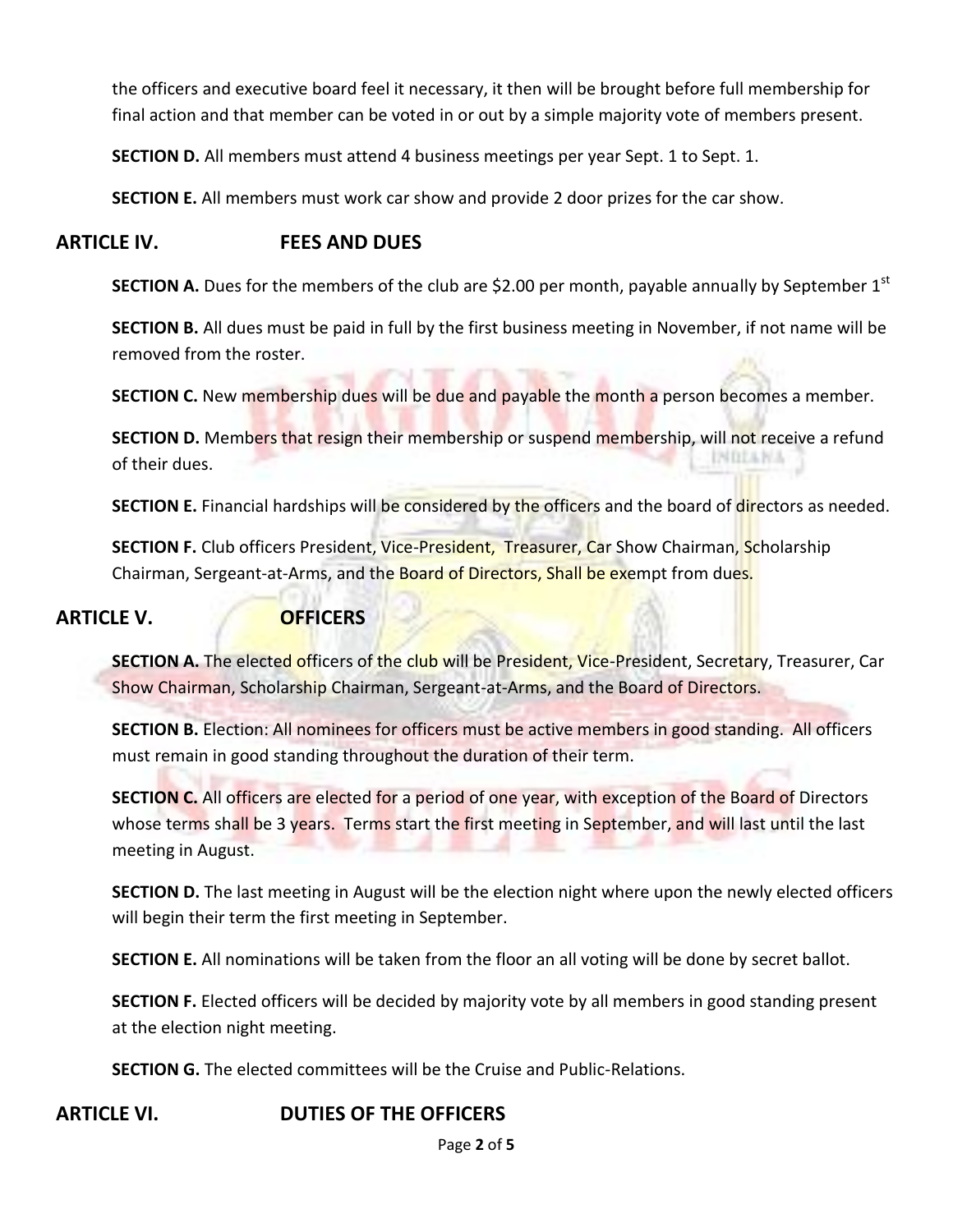**SECTION A.** PRESIDENT – Will preside over all meetings of the club.

**SECTION B.** VICE PRESIDENT – Will perform all duties of the President in his absence. Also in the event the Car Show Chairman cannot fulfill his duties the Vice-President shall fulfill this position.

**SECTION C.** SECRETARY – Will record minutes of the meetings, keep club membership records, and give notice to all meetings or special events to all members.

**SECTION D.** TREASURER – Will collect dues, all other club income, and will keep club accounting books, and will make payment from club funds when ordered by the club President and will sign all checks.

**SECTION E.** BOARD of DIRECTORS – Oversees officers and make sure the club is running in a smooth manner.

**SECTION F.** CAR-SHOW CHAIRMAN – Will form committees and oversee the planning of the car show.

**SECTION G.** SCHOLARSHIP CHAIRMAN – Will form a committee that will be responsible for sending information to the schools, selecting the students, and presenting the scholarships.

# **ARTICLE VII. MEETINGS**

**SECTION A.** Regular membership meetings will be held twice a month, the second and fourth Monday of each month.

**SECTION B.** Should a meeting fall on a holiday, that meeting will be cancelled unless otherwise voted on.

**SECTION C.** Roberts Rules of Order will be applied during meetings.

**SECTION D.** ORDERS OF BUSINESS ARE AS FOLLOWS;

- 1. CALL TO ORDER
- 2. ROLL CALL
- 3. INTRODUCTION OF VISITORS
- 4. READ and APPROVAL of MINUTES of PREVIOUS MEETINGS
- 5. SECRETARYS REPORT
- 6. TREASURERS REPORT
- 7. COMMITEES REPORT
- 8. UNIFINISHED BUSINESS
- 9. NEW BUSINESS
- 10. ANNOUNCEMENTS
- 11. ADJOURNEMENT

**SECTION E.** All motions of major concern shall be approved by a majority of members present at regularly scheduled meetings.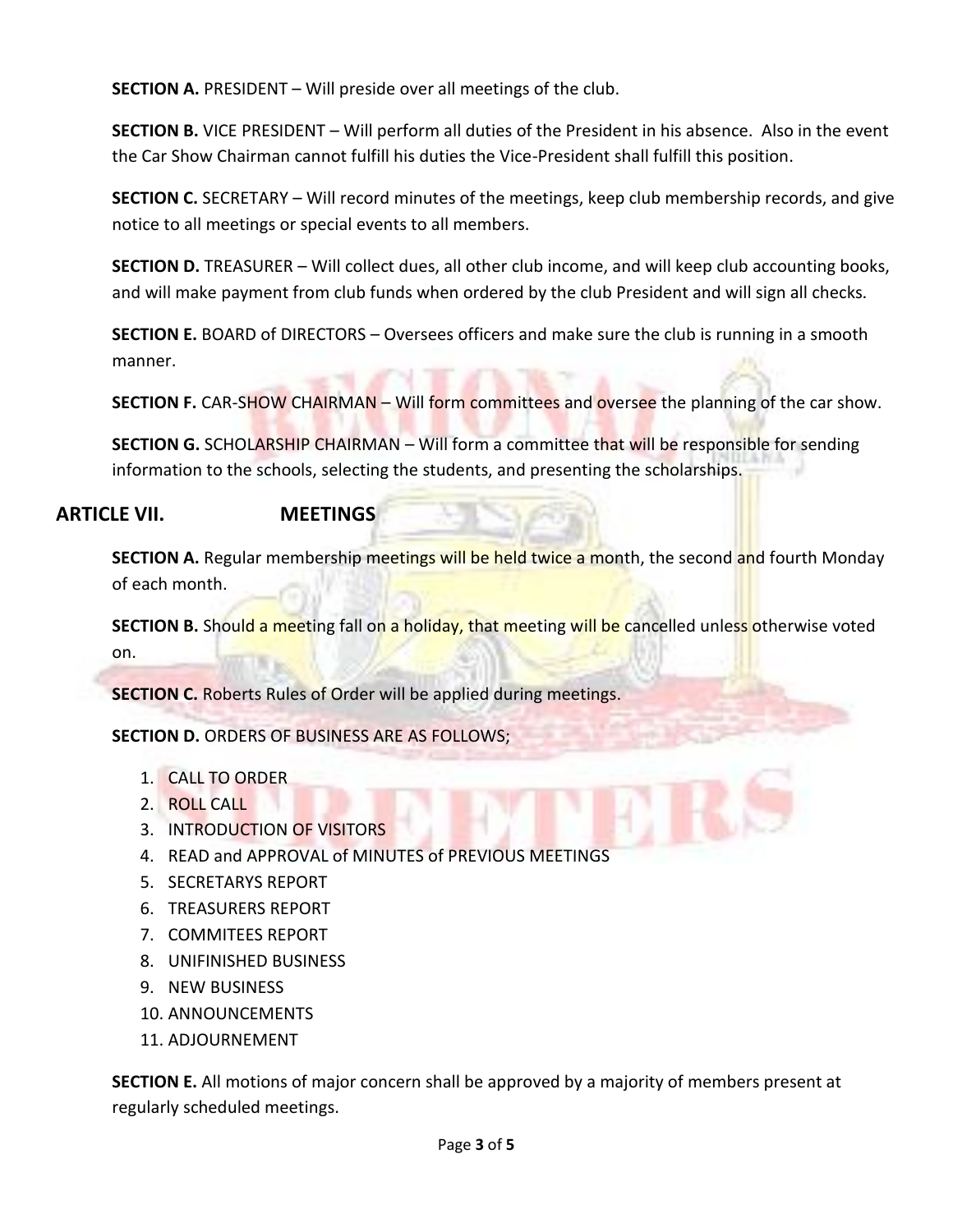# **ARTICLE VIII. SAFETY CHECK**

**SECTION A.** All vehicles must comply with Indiana State and Local Vehicle Safety Codes.

**SECTION B.** All members with street worthy cars must maintain at least minimum insurance requirements.

### **ARTICLE IX. DELEGATIONS**

**SECTION A.** Delegations will be appointed by the President but must be approved by the majority of members present at regularly scheduled meetings.

#### **ARTICLE X. ADMENDMENTS**

**SECTION A.** The Club Constitution and By-Laws can be amended at any regular or special meeting of the membership by a simple majority of active members in good standing present.

**SECTION B.** Written notice must be furnished to each member at least one week before the proposed amendment is voted on.

**SECTION C.** Approval and accepted amendments take effect immediately.